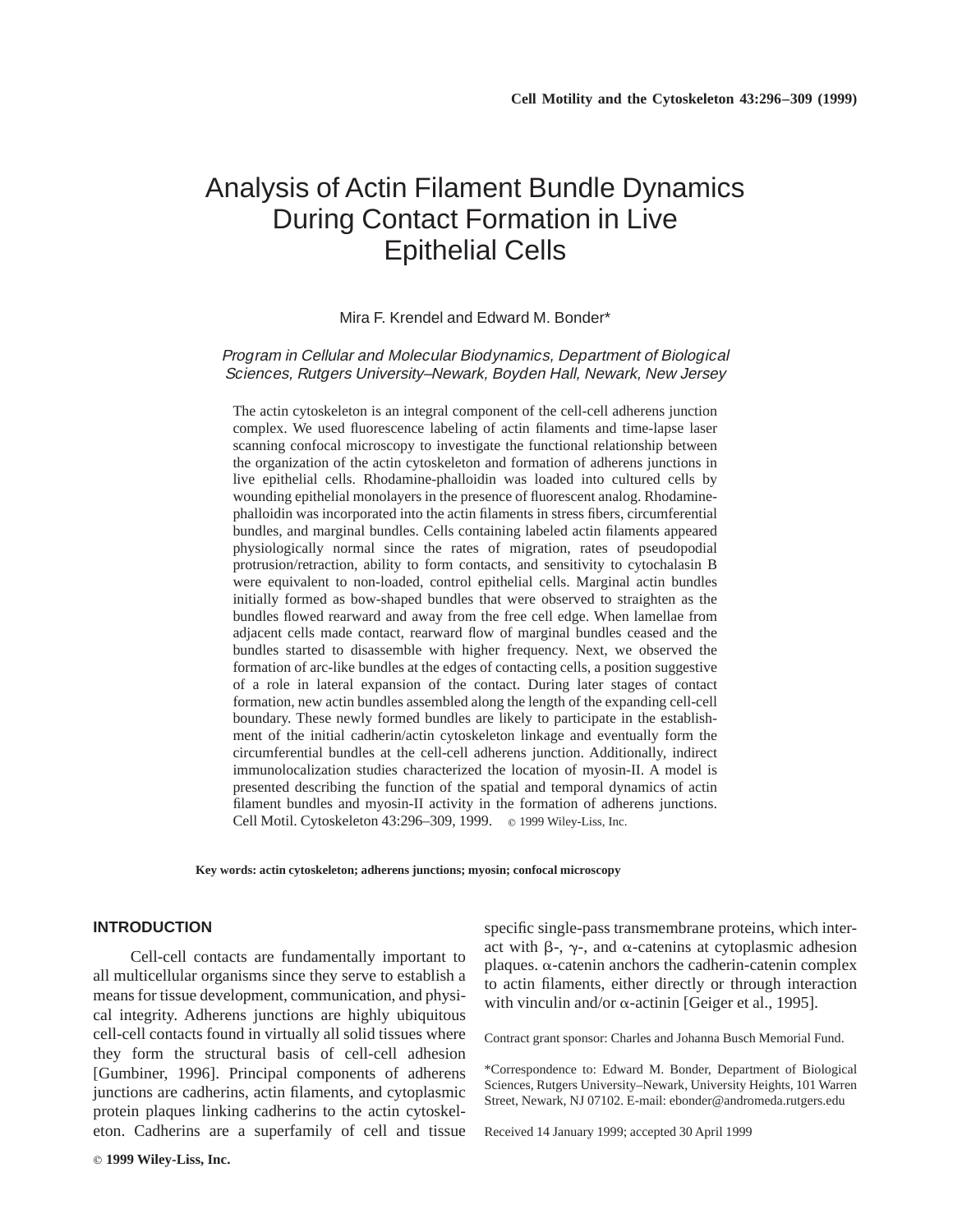During contact formation in epithelial cells, E-cadherin and  $\alpha$ - and B-catenins become strongly associated with the actin cytoskeleton as indicated by their resistance to detergent extraction [Adams et al., 1996]. Disruption of the actin cytoskeleton [Angres et al., 1996] or elimination of the interaction between cadherins and actin filaments through loss of catenin function [Ozawa et al., 1990] prevents establishment of intercellular adhesion. Furthermore, the small G-proteins rho and rac, which are involved in regulation of actin organization, are also required for normal assembly of intercellular adherens junctions [Braga et al., 1997]. Consequently, functional cadherin-based adherens junctions are proposed to rely upon appropriate temporal and spatial organization of the actin cytoskeleton during junctional complex formation. While the importance of an association between the actin cytoskeleton and adherens junctions is well established, there is, unfortunately, a modicum of information available about the dynamic activity of the actin cytoskeleton during assembly of these junctions [Adams and Nelson, 1998]. The absence of such knowledge makes it difficult to propose a mechanistic framework for the role of the actin cytoskeleton in facilitating assembly of adherens junctions.

In a prior study, we used time-lapse video-DIC microscopy, laser optical tweezers, and fluorescence microscopy of fixed cells to initially characterize the relationship between formation of cadherin-containing junctions and the actin cytoskeleton [Gloushankova et al., 1997]. It was found that contact formation modified both cortical flow of membrane glycoproteins and the overall organization of the actin cytoskeleton [Gloushankova et al., 1997]. Based on those observations, a hypothetical model was presented whereby rapid structural reorganization of the actin cytoskeleton in contacting lamellae leads to changes in the orientation of myosin-driven tension, resulting in expansion of the intercellular contact.

In the present report, we employed fluorescence cytochemistry and laser scanning confocal microscopy of live epithelial cells to image the in vivo dynamics of the actin cytoskeleton within lamellae during initiation and formation of adherens junctions. Actin filaments were labeled with trace amounts of fluorescent phalloidin by wound-loading monolayers of epithelial cells. Cells with fluorescent phalloidin-labeled actin filaments were structurally and functionally indistinguishable from control, non-labeled cells. We determined that marginal bundles, located at free cell edges, exhibited a previously unrecognized form of retrograde flow, which may be linked to myosin-II activity. Upon cell-cell contact, there was breakage and disassembly of existing bundles, formation of new actin bundles at the cell-cell border, and assembly and lateral movement of arc-like actin bundles at the edges of the cell-cell contacts. Contraction of disassembling marginal bundles together with the presence of myosin-II in actin arcs provided evidence supporting an essential role for myosin-dependent tension during formation of intercellular junctions. The findings presented in this report provide new mechanistic insight into how the spatial and temporal dynamic activity of the actin cytoskeleton facilitates adherens junction assembly and maturation.

#### **MATERIALS AND METHODS**

#### **Cell Culture and Immunofluorescence Microscopy**

IAR-2 rat hepatocytes were plated on coverslips and grown to confluency in DMEM supplemented with 10% fetal calf serum. Narrow wounds were created by gently scraping the slide with a sterile syringe needle and observations were made after 3–4 hours of incubation, at which time the wound started to close [Gloushankova et al., 1997]. Indirect immunofluorescence localization of b-catenin and myosin-II and rhodamine-phalloidin labeling of actin filaments in fixed cells were carried out as previously described [Gloushankova et al., 1998].

#### **Wound Loading of Rhodamine-Phalloidin**

Rhodamine-phalloidin was freshly prepared by taking a 6.6 µM stock solution in methanol, drying it to remove methanol, and then redissolving the rhodaminephalloidin in PBS to final concentrations ranging from 13.2 to 66 µM. Coverslips with attached cell monolayers were removed from their culture dishes, placed into fresh, sterile dishes, and  $5 \mu l$  of rhodamine-phalloidin were immediately pipetted onto the residual thin film of medium (measured volume of film was 15–20 µl) covering the cells. Monolayers were wounded using a sterile syringe needle, rinsed with warm DMEM, and incubated for 3–4 hours in DMEM with fetal calf serum prior to observation.

#### **Fluorescence Observations of IAR-2 Cells**

Coverslips, with cells recovering from injury, were mounted into sealed observation chambers and fluorescent actin filaments were imaged using a Bio-Rad MRC-1024 Laser Scanning Confocal Microscope System (Hercules, CA) equipped with Nikon (Melville, NY) optics. Neutral density filters were used to set power of the excitation laser to either 3 or 10% of its maximum output and images were collected at 1-min intervals by averaging 3–5 frames taken in slow scan mode. By this imaging protocol, it was possible to observe the activity of bundles of actin filaments within cells for approximately 30 min without significant loss of signal due to photobleaching. Actin meshworks in lamellipodia could also be imaged using these methods; however, the cells needed to be wounded in the presence of the highest concentration of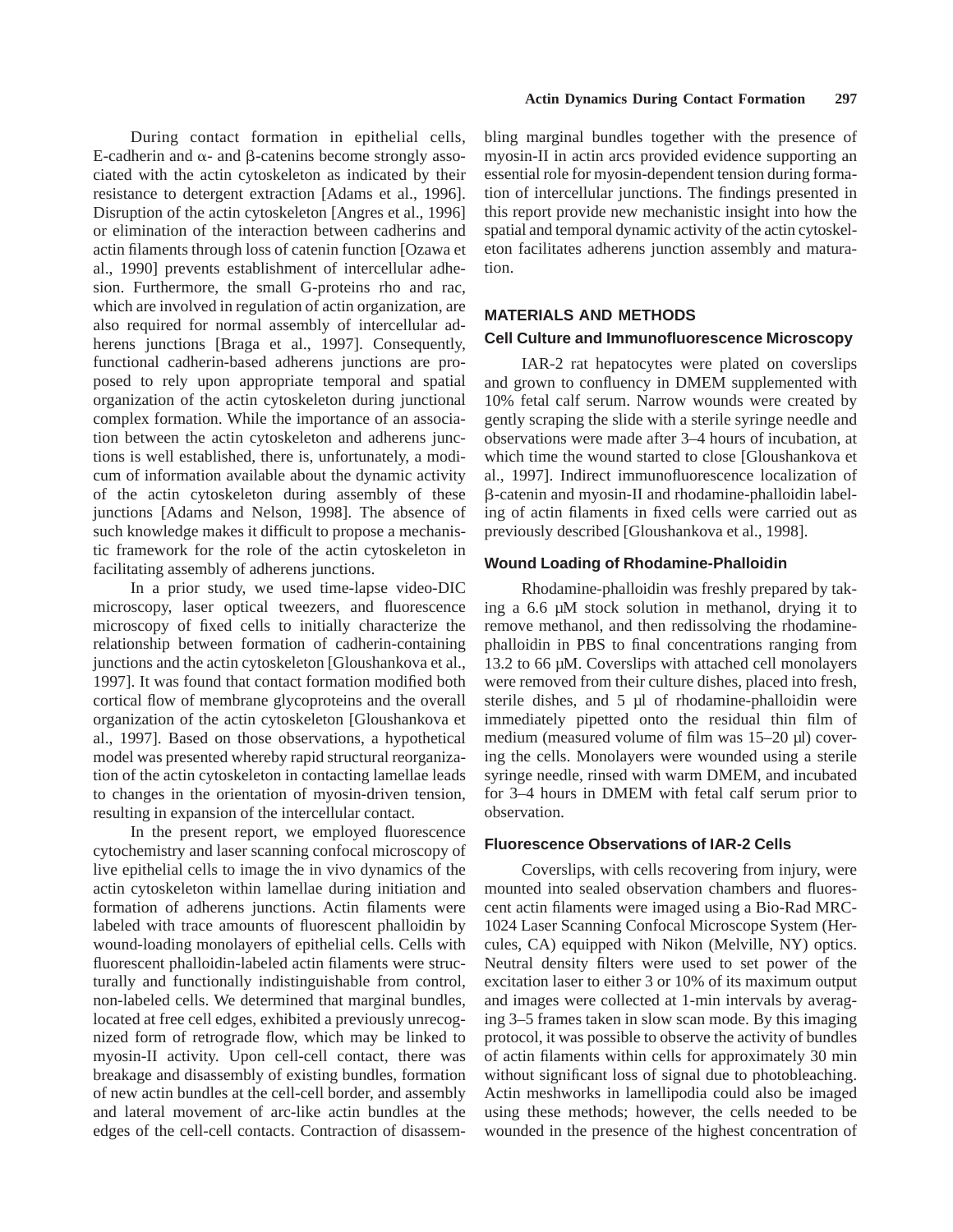m. b. l. a. b

Fig. 1. Organization of the actin cytoskeleton and the associated cell adhesion protein, b-catenin, in IAR-2 cells. **a–e:** Cells were fixed and labeled with rhodamine-phalloidin (a,c,e) and monoclonal anti- $\beta$ catenin antibodies (b,d). Cells located at the free edge of the wound contained prominent marginal actin bundles (see  $a$ , m.b.  $=$  marginal bundle) that were not associated with  $\beta$ -catenin. During contact formation, thin actin bundles that colocalized with  $\beta$ -catenin formed along the adherens junctions (c and d;  $a.j. =$  adherens junctions). Actin bundles associated with newly formed adherens junctions were similar

in appearance and  $\beta$ -catenin enrichment to circumferential actin belts observed in mature cell-cell contacts  $(c; c.b. = circumferential bundle)$ . Expanding contacts also contained prominent lateral actin arcs (e; l.a.  $=$  lateral arc). Bar  $= 10 \mu m$ . **f:** Schematic summary of the actin organization in IAR-2 cells prior to and during contact formation. Free cell edges prior to contact formation contain marginal bundles (m.b.). Newly formed contacts contain adherens junction-associated actin bundles (a.j.) and lateral arcs (l.a.) while mature cell-cell contacts are supported by circumferential actin bundles (c.b.).

l. a.

rhodamine-phalloidin (66 µM) and imaged using confocal laser setting at 30–100% maximal intensity. Unfortunately, a single imaging mode capable of appropriately monitoring both marginal bundles and actin meshworks was not possible due to the large disparity in fluorescence intensity between bundles and meshworks.

Image analysis and measurements of the velocity of actin bundle movement were performed over 5–10-min periods using MetaMorph image processing software (Universal Imaging Corporation, West Chester, PA). To determine the frequency of marginal bundle snapping, 10–30-min-long time-lapse confocal sequences of individual non-contacting and contacting cells were analyzed and the average number of bundles snapping per 10 min was calculated. Time-lapse videos of protrusion and retraction of the leading edges of cells were made by first locating loaded cells using epifluorescence microscopy and then recording DIC images of the loaded cells onto S-VHS videotape. Quantitation of cell edge activity was carried out as previously described [Gloushankova et al., 1995]. The average number of bundles snapping per 10 min before vs. after contact and the average velocity of forward movement of leading edges of labeled and non-labeled cells were compared by Student's *t*-test.

#### **RESULTS**

## **Summary of Actin Cytoskeleton and β-Catenin Organization During Formation of Cell-Cell Contacts**

Cells at the edge of a wound possessed four distinct types of actin filament structures: meshworks of filaments in the lamellipodia; stress fibers in the cell body; marginal bundles of filaments running along the edge of the lamella-cell body boundary; and circumferential bundles associated with adherens junctions (Fig. 1). Marginal bundles were located at free, non-contacting lamellar edges where they usually consisted of multiple thin bundles oriented parallel to the free edge (Fig. 1a,f). Marginal bundles were not associated with  $\beta$ -catenin except at their ends where an adherens junction formed with the adjacent cell (Fig. 1b). Stress fibers were straight and without apparent preferential orientation relative to the edge of the cell. Both marginal actin bundles and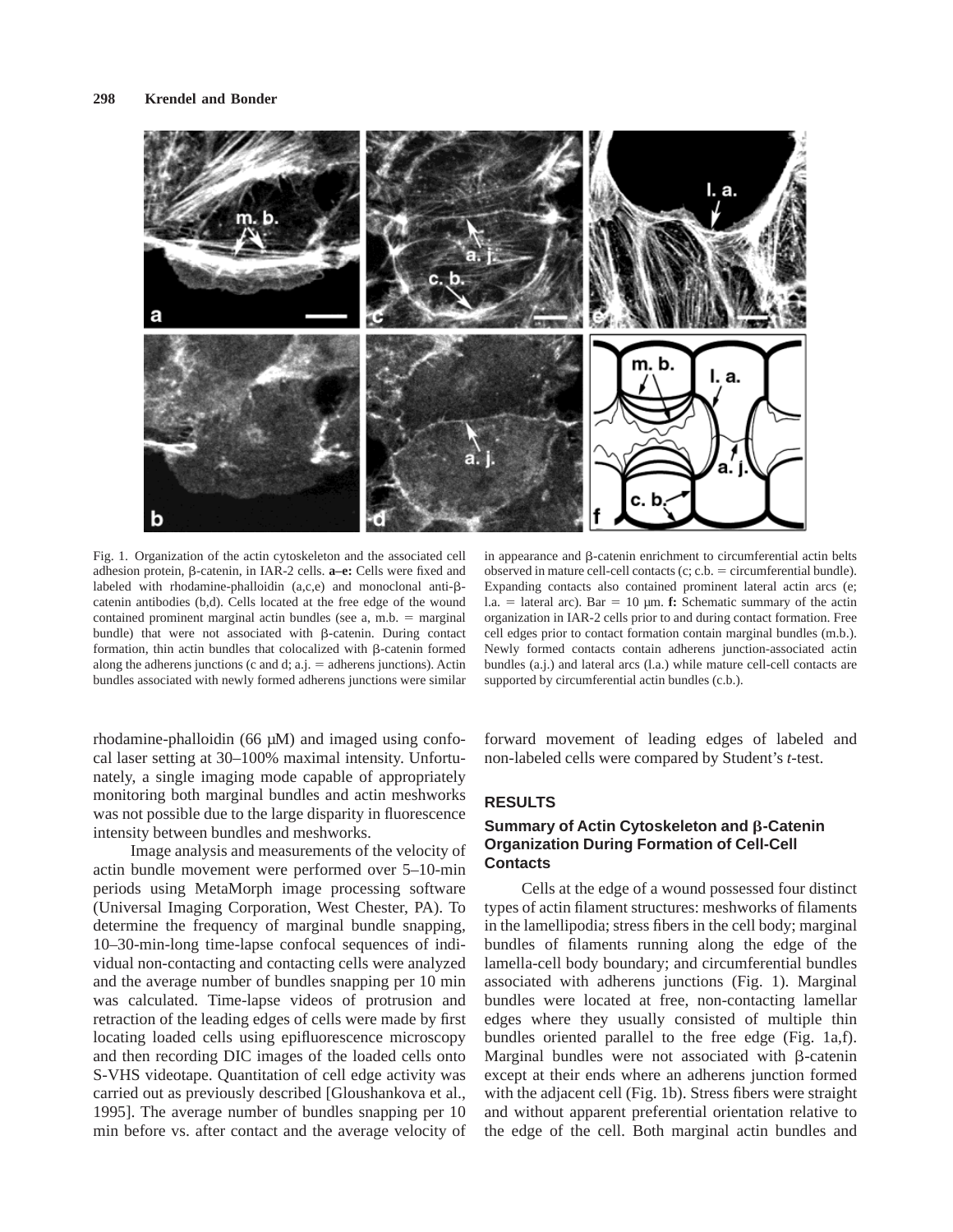stress fibers were located in the basal portion of the cells, near the substrate. Regions of cells in contact with neighboring cells possessed prominent circumferential bundles of actin filaments that lined the perimeter of the apical portion of the cell (Fig. 1c,f) and were co-localized with  $\beta$ -catenin (Fig. 1c,d). As contacts matured, a thin bundle of actin filaments associated with  $\beta$ -catenin appeared along the length of the cell-cell contact (Fig. 1c,d). During formation and spreading of cell-cell contacts, adjacent cells formed prominent arcs of actin filaments at the lateral edges of the contact where they have been proposed to participate in contact expansion (Fig. 1) [Gloushankova et al., 1997].

## **Wound Loading of Rhodamine-Phalloidin Into Live Cells**

The fluorescent probe rhodamine-phalloidin has been successfully microinjected into tissue culture cells, without detectable deleterious effects, to examine actin filament dynamics in live cells [Wang, 1987; Wehland and Weber, 1981]. Employing the basic wounding strategy Brock et al. [1996] used to load sheets of epithelial cells with inhibitors of small G proteins, we loaded rhodamine-phalloidin into epithelial cells during the process of generating scrape wounds in cultured monolayers of cells. Wound loading provided an efficient method to simultaneously introduce rhodamine-phalloidin into multiple cells lying along the edge of the wound without needing to microinject the fluorescent probe into cells that may already have been traumatized during wounding. Observations of live cells showed concentrated rhodamine-phalloidin labeling of actin filaments within marginal bundles, stress fibers, and circumferential bundles, as early as 30 min after wounding with an average of 30–60% of the cells at the wound edge getting labeled. Combining the highest dosage of rhodaminephalloidin with laser scanning confocal imaging at high laser intensities made it possible to detect labeling of actin filaments within lamellipodia at the leading edge of cells. For the present report, we were concerned with the dynamic activities of the bundles of actin filaments, primarily the marginal bundle; therefore, low rhodaminephalloidin concentrations and low laser intensities were used in the reported experiments. Based on the work of Brock et al. [1996], we estimate that when cells were wounded in the presence of 13.3  $\mu$ M rhodaminephalloidin,  $\sim 0.13$  µM label was loaded into the cells. This estimate is an order of magnitude lower in concentration than previously used to examine actin filament dynamics in live cells [Cao and Wang, 1990; Wang, 1987].

Cells loaded with rhodamine-phalloidin did not demonstrate any detectable change either in general morphology or actin filament organization as compared to non-loaded cells. Observations using DIC-microscopy showed that rhodamine-phalloidin–loaded cells were not rounded up or detached from the substrate. A comparison of two sets of wounds made on the same coverslip, one in the presence of PBS containing rhodamine-phalloidin and the other solely in PBS, detected no qualitative difference in the rates of wound closure. Quantitative comparisons by unpaired Student's *t*-test of the rates of leading edge advancement during wound healing between different sets of coverslips indicated no statistically significant difference between the rates in scrape-loaded  $(0.29 \pm 0.075 \mu \text{m/minute}; \text{mean } \pm \text{SEM}, n = 10)$  and control cells  $(0.34 \pm 0.070 \text{ µm/minute}$ ; mean  $\pm$  SEM,  $n = 14$ ). A similar conclusion was drawn for a comparison between the rates of pseudopodial protrusion and retraction (not shown). Further, since binding of phalloidin to actin filaments can stabilize actin against depolymerization [Cooper, 1987], rhodamine-phalloidin–labeled cells were examined for sensitivity to depolymerization by cytochalasin B [Wang, 1987; Wehland and Weber, 1981]. There was no detectable protective effect in cells loaded with rhodamine-phalloidin since actin filaments organization and assembly was equally disrupted in labeled and unlabeled cells (data not shown). Consequently, wound loading cultured epithelial cells with fluorescent phalloidin appears to provide an appropriate experimental model to observe the activity of actin filament bundles in live cells.

# **Actin Filament Organization and Dynamics at the Free Cell Edge**

Time-lapse laser scanning confocal microscopy of fluorescently labeled cells detected centripetal movement of marginal actin bundles, within lamellae, away from the cell edge and in a plane above the stress fibers that attached the cell to the substrate (Fig. 2). Marginal bundles formed at the base of the diffusely labeled actin meshworks present at the distal edge of the cell. Initially, the bundles had a curved shape that followed the general contour of the free edge of the cell (Fig. 2). The center of marginal bundles moved, relative to the substrate, at an average rate of  $0.28 \pm 0.006$  µm/minute (n = 23 bundles in 7 cells). There was no observed correlation between the rate of rearward movement of marginal bundles and the rate of forward movement of the leading edge of the same cell (Table I; also see Fig. 2). A consequence of this movement and loss of curvature was that the overall length of marginal bundles decreased during their rearward excursion.

As individual marginal bundles moved away from the edge of the cell, we observed the formation of new bundles within the area of diffuse fluorescence at the leading edge. Similar to pre-existing marginal bundles, new bundles were curved and formed parallel to the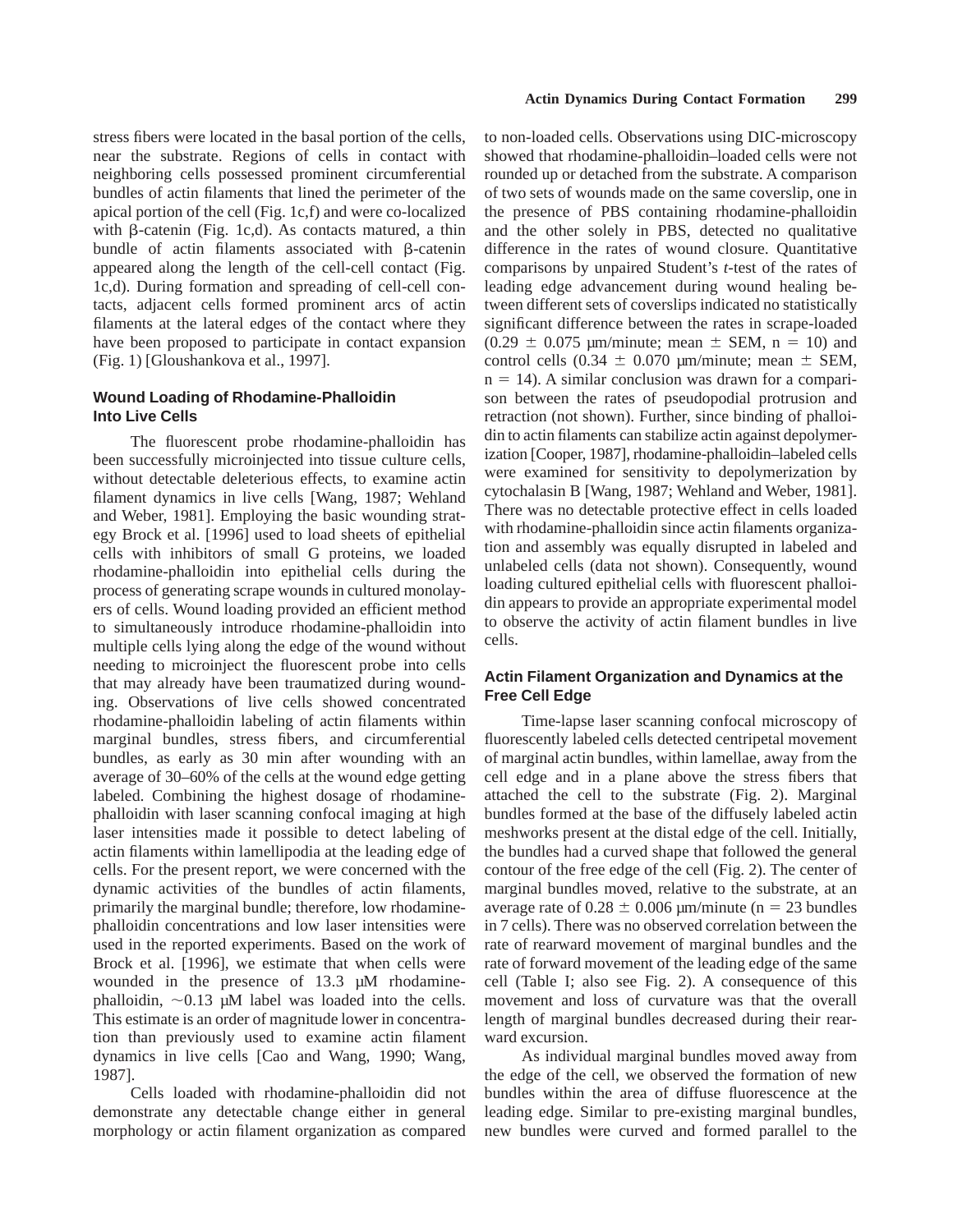

Fig. 2. Assembly and rearward flow of marginal actin bundles. The montage shows representative frames from a time-lapse sequence of images of an IAR-2 cell located at the free wound edge that was wound-loaded with rhodamine-phalloidin and observed over a 7-min period. During the period of observation, marginal actin bundles assembled at the leading edge of the cell (*arrow*). Marginal actin

**TABLE I. Comparison of the Rate of Rearward Actin Bundle Flow With the Velocity of Leading Edge Advance**

|                                                          | Average velocity of rearward<br>flow of actin bundles in the                                    |
|----------------------------------------------------------|-------------------------------------------------------------------------------------------------|
| Velocity of forward movement<br>of the leading edge of a | same cell relative to the<br>substrate ( $\mu$ m/min) $\pm$ S.E.M.<br>$(n = number of bundles)$ |
| cell $(\mu m/min)$                                       | examined)                                                                                       |
| $\Omega$                                                 | $0.41 \pm 0.045$ (n = 4)                                                                        |
| 0.29                                                     | $0.19 \pm 0.014$ (n = 4)                                                                        |
| $\Omega$<br>0.45                                         | $0.13 \pm 0.014$ (n = 2)                                                                        |
| $\Omega$                                                 | $0.36 \pm 0.033$ (n = 3)                                                                        |
| $\Omega$                                                 | $0.25 \pm 0.010$ (n = 4)<br>$0.16 \pm 0.013$ (n = 3)                                            |
| 0.43                                                     | $0.44 \pm 0.027$ (n = 3)                                                                        |

bundles located near the leading edge often underwent retrograde translocation (*arrowhead*); position of the bundle marked with the arrowhead during the 7-min interval is schematically represented (*solid lines*) along with the outline of the leading edge (*dashed lines*). Note that while the bundle was undergoing rearward flow, the leading edge of the cell was moving forward. Bar  $= 10 \mu m$ .

leading edge (Fig. 2). Consequently, there was continuous assembly of new bundles as previously assembled bundles moved centripetally. Stress fibers located in the cell body either remained stationary or moved forward together with the cell body. We did not observe de novo assembly of internal bundles. Instead, on a few occasions the innermost marginal bundles were observed to straighten and shorten while continuing their centripetal movement until they became similar in appearance and location to pre-existing internal bundles.

Occasionally, during centripetal movement, an individual bundle would develop a small non-fluorescent gap along its length, giving the impression of breakage within the bundle (Fig. 3). The remaining two segments of the bundle would shorten toward their ends at the lateral edges of the cell resulting in an increase in the size of the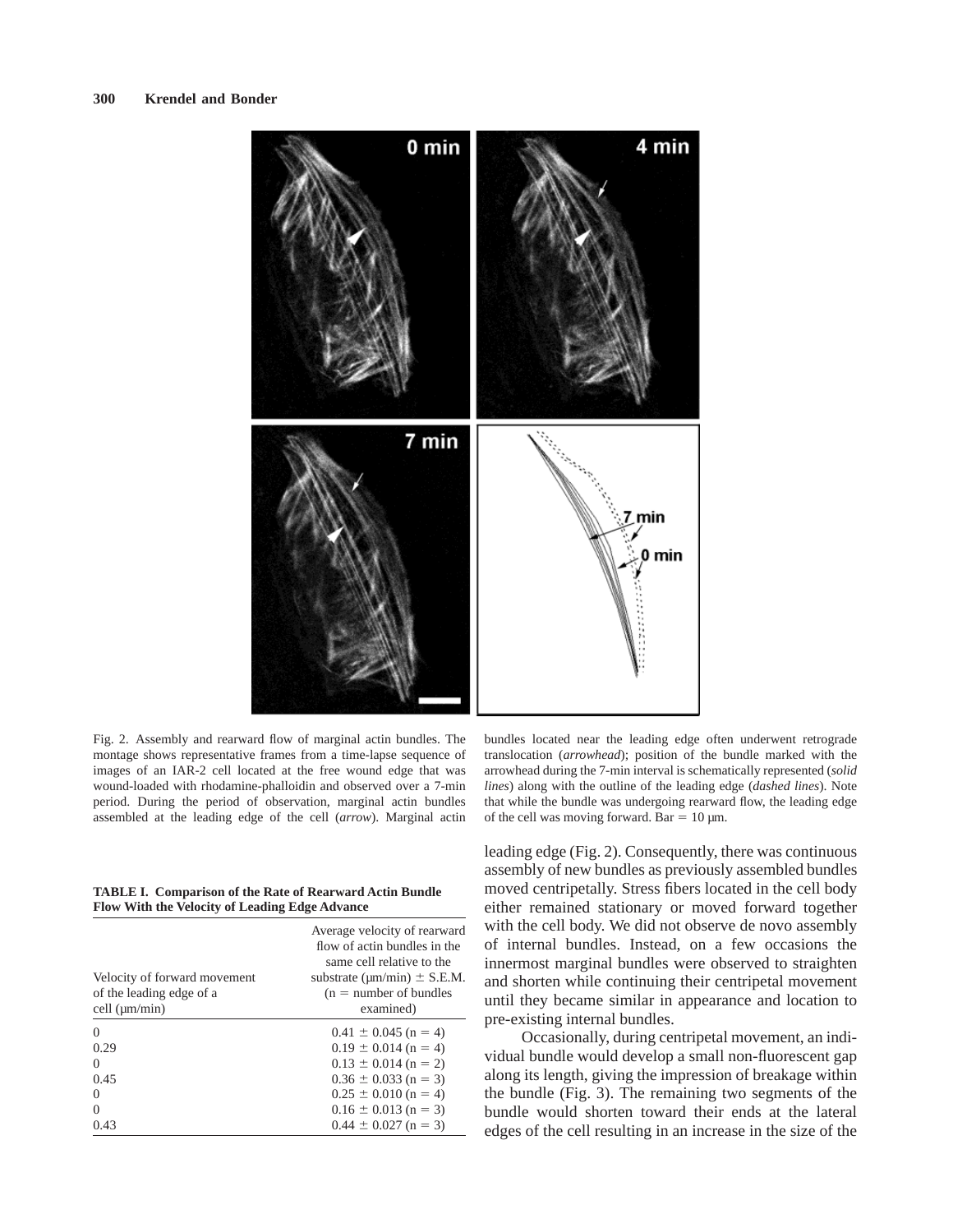

Fig. 3. Disassembly (''snapping'') of marginal actin bundles. An IAR-2 cell at the free wound edge was loaded with rhodaminephalloidin and observed for 14 min. During this period, several marginal actin bundles were observed to rapidly disassemble (''snapping''). Disassembly started with formation of small non-fluorescent gaps (*arrow* at 3 min and *arrowhead* at 11 min). The gaps then

proceeded to rapidly expand (*arrows* at 6, 11, and 14 min, and *arrowheads* at 14 min), leading, in some cases, to almost complete disassembly of the bundle fragments (see, for example, the short bottom fragment indicated with an arrow at 6, 11, and 14 min). Bar  $=$  $10 \mu m$ .

non-fluorescent gap in the middle of the bundle. During shortening, the remaining segments of the bundle appeared to increase in fluorescence intensity and thickness (Fig. 3, compare 3- and 6-min images), suggesting that the bundles were contracting. We termed this rapid shortening ''snapping'' since it was similar in appearance to the snapping back of a stretched rubber band after it is cut. The frequency of snapping at free cell edges was 0.4 observed events/10 min in 6 cells examined. We observed no identifiable correlation between the timing of snapping and the length of observation by the laser scanning confocal microscope, indicating that snapping was not due to a photo-toxic effect from laser illumination during data collection.

# **Actin Filament Dynamics During Cell-Cell Contact Formation**

Formation of cell-cell adherens junctions leads to dramatic inhibition of functional activity of contacting lamellae as well as an accompanying change in the organization of the actin cytoskeleton [Gloushankova et al., 1997; Yap et al., 1997]. In situ observations of fluorescently labeled actin filament bundles provide an understanding of the mechanistic basis of these earlier reports. Upon formation of a stable cell-cell contact, there was a slowing or loss of rearward movement of marginal bundles of actin filaments (Figs. 4 and 5). With the slowed or stopped centripetal flow, there was temporary cessation of bundle formation in the area undergoing contact formation. At the same time, pre-existing marginal bundles exhibited a statistically significant increase in the frequency of snapping (1 observed event/10-min period, 12 cells analyzed) as compared to marginal bundles in non-contacting lamellae. In several instances, multiple cuts occurred along the length of individual bundles (Figs. 4 and 5).

As the marginal bundles stopped undergoing centripetal flow and started to disassemble, the expanding edges of the cell-cell contact exhibited an increase in the levels of fluorescently labeled actin. At these sites, bundles of actin filaments started to form arcs that lined the expanding boundary of the cell-cell contact. In some instances, the lateral arcs seemed to have formed from the ''frayed ends'' of marginal bundles that had snapped during earlier stages of contact formation (Figs. 4–6). The arcs continued moving laterally together with the expanding edge of the contact, giving the impression that the lateral arc was driving contact expansion (Fig. 6).

Additionally, as the contact expanded, new thin bundles of actin filaments started to assemble along the boundary of the two cells making contact (Figs. 4 and 5). The newly formed bundles did not undergo centripetal translocation but remained aligned along the cell-cell boundary and their elongation coincided with the expansion of the contact. Based on their appearance and location, the thin actin bundles along the axis of contact may serve as the structural basis for the formation of b-catenin-associated actin filament bundles seen in mature contacts (compare Fig. 1c,d with Figs. 4 and 5).

# **Localization of Myosin-II During Formation of Cell-Cell Contacts**

A number of the dynamic properties of actin filament bundles observed in epithelial cells during cell-cell contact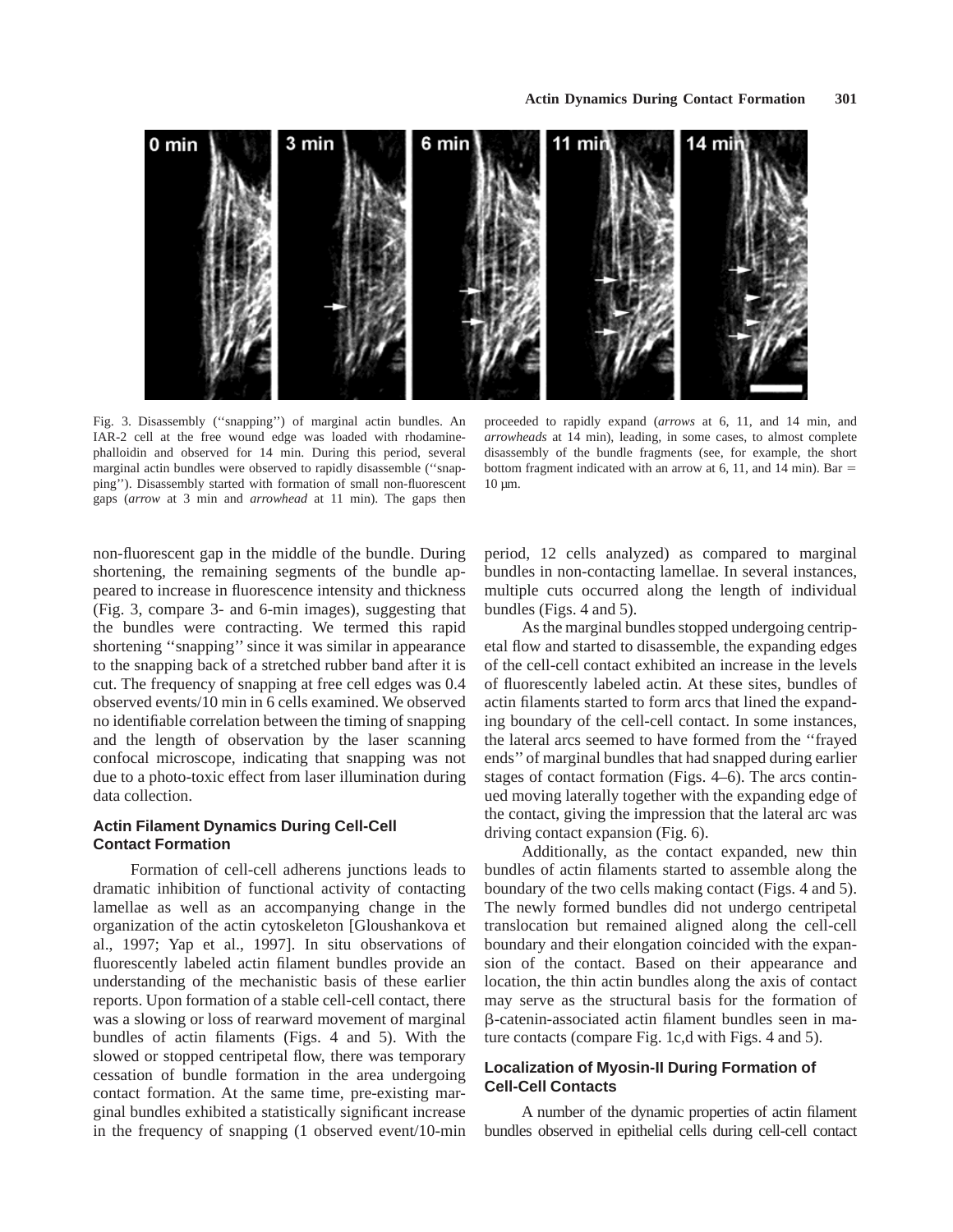

Fig. 4. Time-lapse observation of the reorganization of the actin cytoskeleton during contact formation. IAR-2 cells were loaded with rhodamine-phalloidin and observed during the process of cell-cell contact formation. Time indicated is relative to the first frame shown. Prior to contact formation marginal bundles **a, b,** and **c** were undergoing retrograde flow away from the cell edge. After formation of an initial contact (6 min), rearward actin flow stopped and marginal

bundles underwent snapping. Notice breakage and shortening of bundles a, b, and c in frames corresponding to 6, 10, and 20 min after the beginning of the time-lapse sequence. By 24 min, bundle c completely disappeared and only short fragments of bundles a and b were left. As the contact expanded, new actin bundles were assembled along the cell-cell boundary (d). Bar =  $10 \mu m$ .

could rely on contractile activity that is typically linked to myosin-II function. Furthermore, since myosin-II has been implicated in the process of healing small puncture wounds in epithelial sheets [Bement et al., 1993], the spatial distribution of myosin-II during cell-cell contact formation and subsequent spreading of the contact was determined. Antimyosin-II antibody staining was observed along virtually all actin filament bundles, including marginal bundles, stress fibers, circumferential bundles, and lateral arcs. The staining pattern was periodic, resulting in a punctate appearance that is typically seen along stress fibers (Fig. 7). Furthermore, myosin-II staining was especially intense along marginal bundles and actin arcs, indicating a high myosin-II content.

Extending lamellipodia at cell edges were largely free of myosin-II with the exception of occasional myosin punctae near the base of lamellipodia (Fig. 7a,b see arrows). After contact between adjacent lamellipodia, myosin-II was conspicuously absent or non-detectable in the actin-filament rich contacting lamellar zone straddled by the marginal bundles from adjacent cells (Fig. 7d,f). Disassembly of marginal bundles and assembly of actin arcs at the contact sites correlated with the loss of staining along the length of the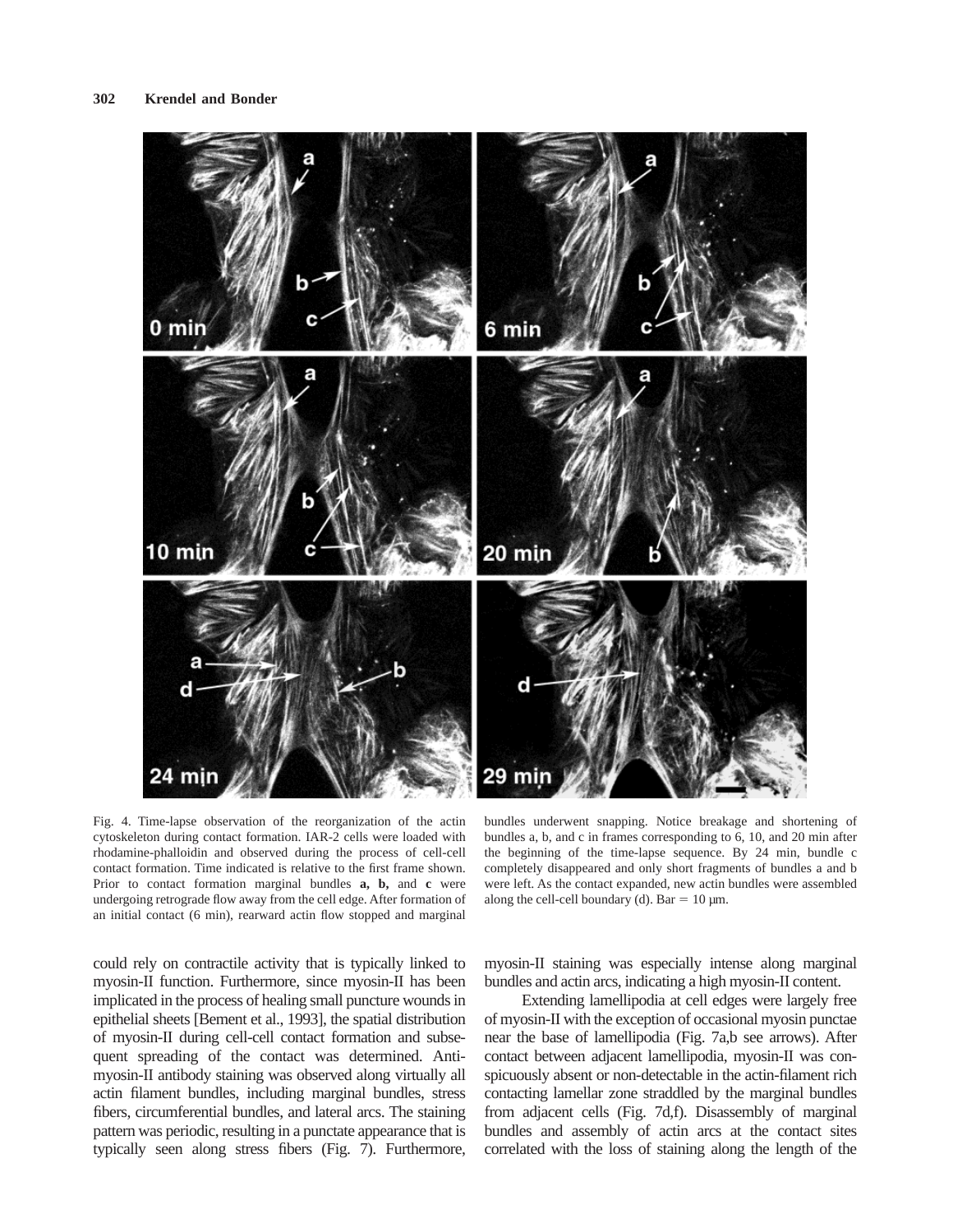

Fig. 5. Schematic representation of actin bundle rearrangements. Color drawings represent positions of actin filament bundles based on the time-lapse observation of rhodamine-phalloidin labeled cells shown in Figure 4. Prior to contact formation (0 min) marginal actin bundles (shown in blue and red) were undergoing rearward flow (compare positions of the blue bundles at 0 and 6 min) and new marginal bundles were formed at the free cell edges (purple). After

contact and an increased presence of myosin-II at lateral arcs (Fig. 7f).

# **DISCUSSION**

# **Use of Low Concentrations of Rhodamine-Phalloidin for Observation of Actin Dynamics in IAR-2 Cells**

Because of phalloidin's ability to preferentially bind actin filaments, microinjection of fluorescent phalloi-

establishment of an initial contact rearward flow stopped (compare the blue lines at 6 and 10 min). During contact expansion, marginal bundles were rapidly disassembled (see bundle fragments at 20 and 24 min) and new actin bundles were formed along the length of the contact zone (shown in green). Bundles shown in blue correspond to bundles **a** and **b,** red bundles to bundle **c,** and green bundle to bundle **d** in Figure 4.

din has been successfully used to analyze the dynamic activity of actin filaments in live cells [Wang, 1987; Wehland and Weber, 1981]. Intracellular concentrations of 2–5 µM phalloidin did not have adverse effects on either actin filament organization or cell motility in fibroblasts and epithelial cells [Wang, 1987; Wehland and Weber, 1981]. For example, cells injected with phalloidin exhibited normal morphology and motility and even successfully completed cytokinesis, an event requiring massive reorganization of the actin cytoskeleton [Wang, 1987]. Consequently, judicious intracellular application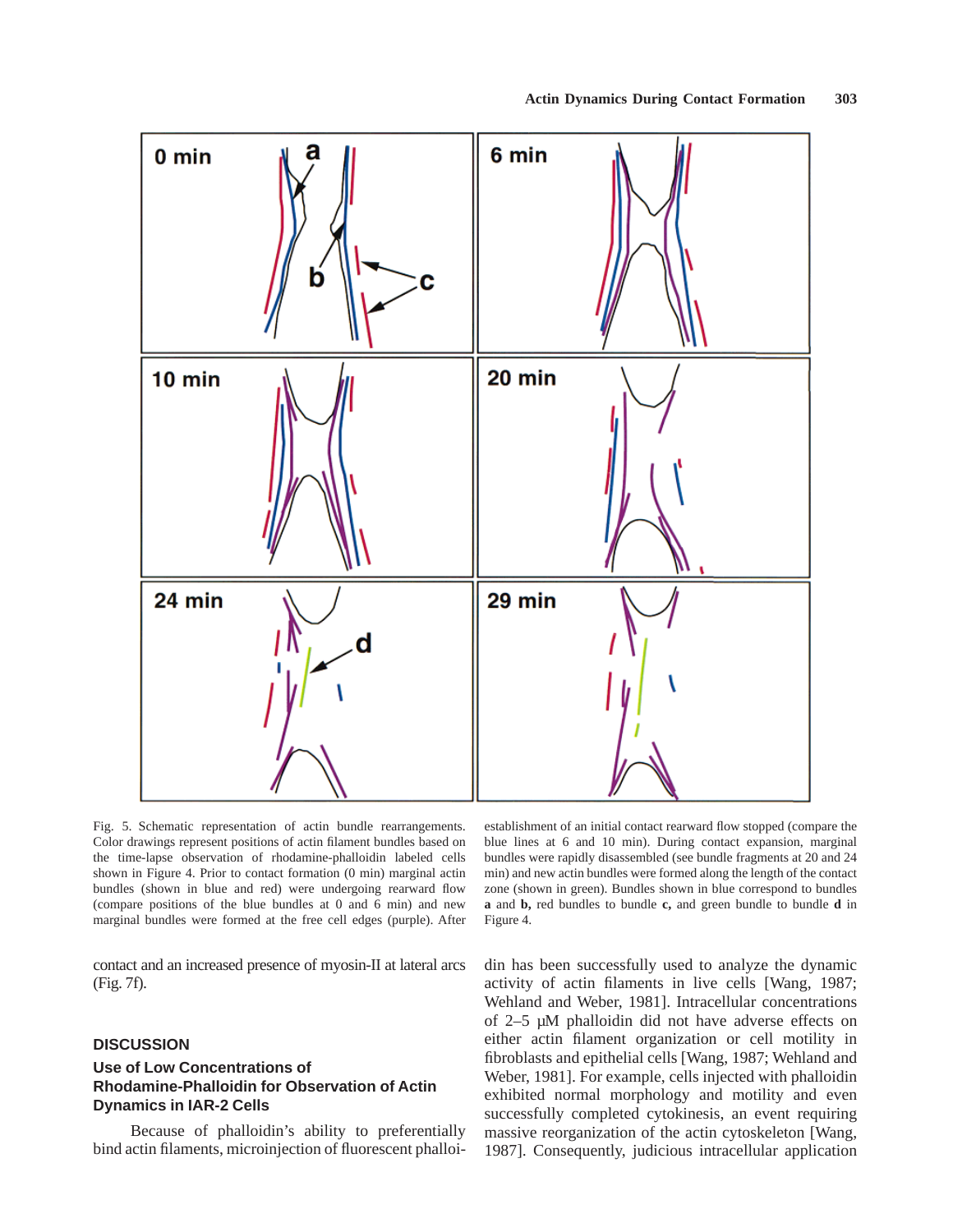

Fig. 6. Contraction of actin arcs during cell-cell contact spreading. An actin filament lateral arc was assembled at the edge of the contact (*arrowhead* at 4 min). The arc then appeared to move with the edge of the cell coincident with lateral expansion of the cell-cell contact. *Arrowhead* at 8 min shows position of the arc and the cell edge after contraction while the white line in the same panel indicates location of the arc prior to contraction. Bar =  $10 \mu m$ .

of fluorescent phalloidin can be used to provide insight into the structural dynamics of the actin cytoskeleton much the same as loading cells with fluorescent actin analogs.

Brock and co-authors [1996] showed that cellimpermeable molecules were loaded into cells of embryonic epithelium by puncturing the epithelial sheet in the presence of extracellular reagent. It was demonstrated that wounding the epithelium made individual cells transiently permeable to molecules up to 80 kD in size. In the present report, we used the wound loading strategy to efficiently load rhodamine-phalloidin into individual cells lining a scrape-generated wound in monolayers of cultured cells. By having 13 µM rhodamine-phalloidin in the loading solution, we estimated an intracellular phalloidin concentration of  $\sim$ 0.13 µM since, according to Brock et al. [1996],  $\sim$ 1% of the cell volume is loaded during wounding. Consequently, the amount of phalloidin loaded into cells in our experiments is more than an order of magnitude lower than the concentrations used to analyze actin filament dynamics in live fibroblasts [Wang, 1987]. Furthermore, even if 10% of the cell volume was loaded during wounding, the intracellular concentrations of phalloidin would be equivalent to the levels used in prior studies [Wang, 1987].

IAR-2 epithelial cells labeled with rhodaminephalloidin retained the same organization of the actin cytoskeleton as control, non-labeled cells. Three major classes of actin filament bundles were fluorescently

labeled: marginal bundles, stress fibers, and circumferential bundles. Observations of the actin filament meshworks in lamellipodia were not readily possible because of the low concentration of intracellular phalloidin and the limited laser power used to avoid photodamage. Rhodamine-phalloidin labeling of the actin filament meshworks was observed when we increased the loading concentration of phalloidin and used the laser at full power. Previously, Wang [1987] reported that fluorescent phalloidin was not incorporated into actin filaments present within the lamellipodia of fibroblasts. The discrepancy in our observations may be a function of differences in instrumentation sensitivities or in the inherent rates of actin filament turnover in the lamellipodia of fibroblasts vs. epithelial cells. Actin-dependent motility of epithelial cells did not appear to be adversely effected by incorporation of rhodamine phalloidin. Specifically, cells exhibited normal rates of wound closure, forward translocation, and lamellipodial protrusion and retraction. Cells with rhodamine-phalloidin–labeled actin filaments were observed to successfully establish and expand cell-cell contacts at the same rates as control, non-labeled cells. Further, rhodamine-phalloidin–labeled actin filaments retained their sensitivity to depolymerization with cytochalasin B. Based on our observations, it is concluded that rhodaminephalloidin–loaded IAR-2 cells retain normal physiological function, thus providing a model to examine the role of the actin cytoskeleton in formation and organization of adherens junctions.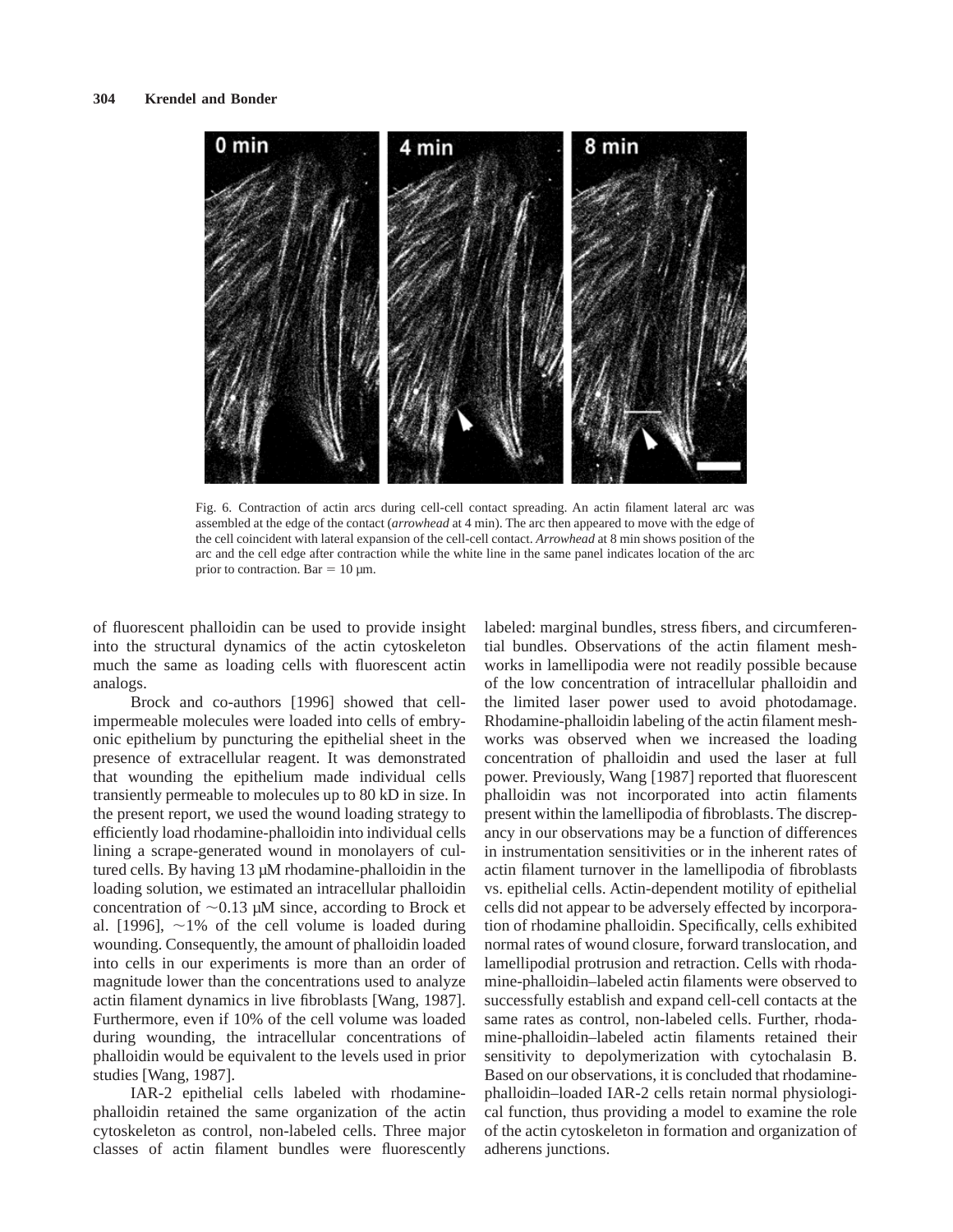

Fig. 7. Localization of actin filaments and myosin-II during cell-cell contact formation. IAR-2 cells were fixed at different stages of contact formation and stained using rhodamine-phalloidin (**a, c, e**) and polyclonal anti-myosin-II antibodies (**b, d, f**). Cells at the free edge of a wound prior to contact formation contained prominent marginal actin bundles enriched in myosin-II (see *arrows* in a and b) while lamellipodia contained very little myosin (see, for example, an extending lamellipodium indicated by *arrowheads* in a and b). Upon formation of

an initial contact by lamellipodia, there was no apparent accumulation of myosin-II at the site of the contact (compare c and d). As contact expansion progressed, marginal actin bundles in contacting cells disappeared while myosin-II-rich actin arcs were formed at the edges of the contact (see *arrows* in e and f). Note that circumferential actin bundles are not visible in these confocal images, which were taken through the basal portions of cells. Bar =  $10 \mu m$ .

# **Actin Filament Bundle Dynamics at the Free Wound Edge**

A characteristic feature of the actin cytoskeleton in IAR-2 epithelial cells is the marginal actin bundle, which is composed of several parallel bundles of actin filaments located in the proximal part of the lamella, behind the lamellipodia. While the presence of actin bundles oriented parallel to the leading edge is not unique to epithelial cells, marginal bundles in this cell type are particularly pronounced and well organized. In our experi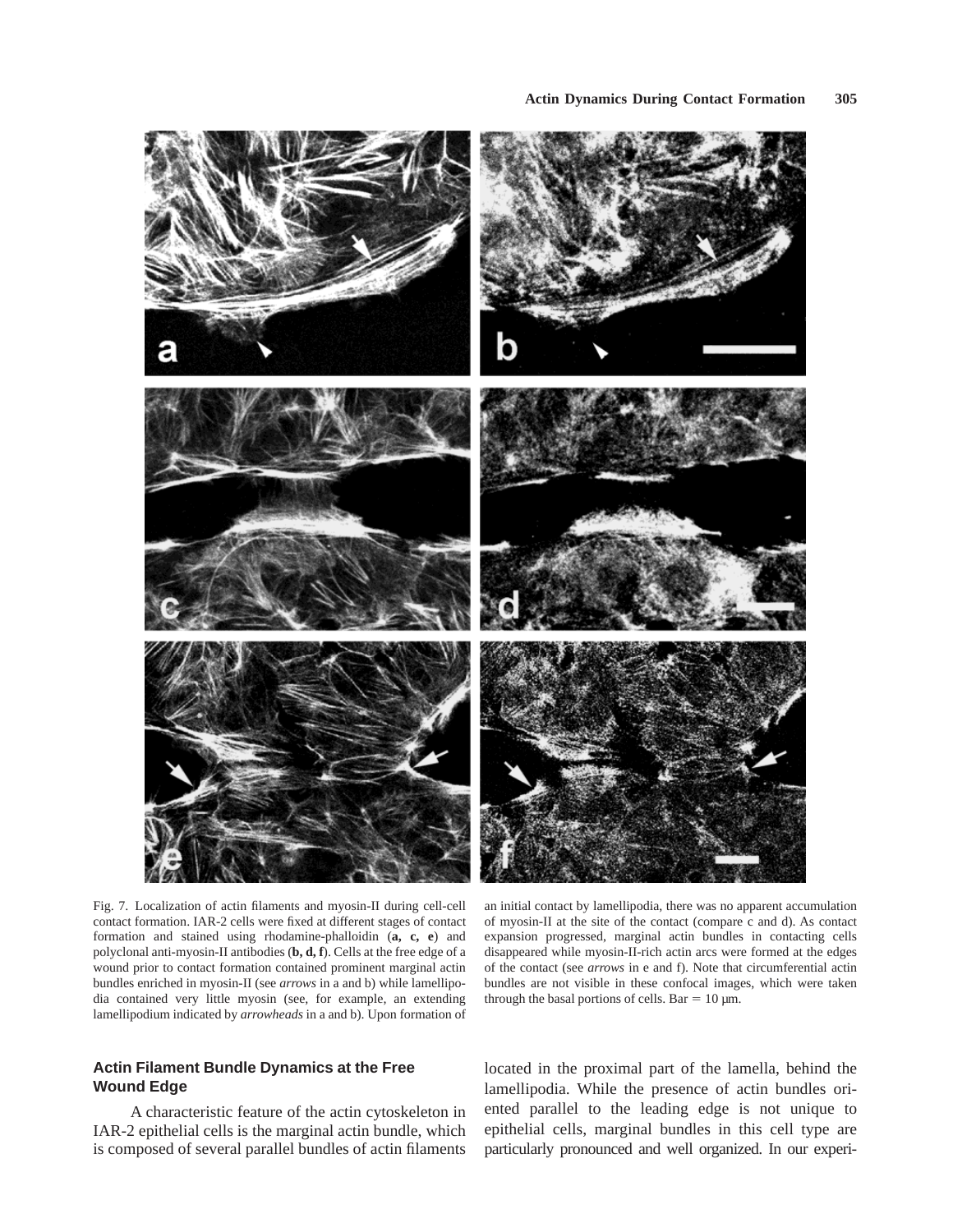ments, we observed individual thin marginal bundles of actin filaments assembling along the entire base of the lamellipodia. There was no detectable evidence of polarized assembly either away from or toward the ends of newly forming bundle of actin filaments. Lamellipodia contain dense meshworks of actin filaments that are presumably undergoing continuous centripetal flow [Welch et al., 1997]. Indirect immunofluorescence studies identified the presence of myosin-II in punctae at the base of lamellipodia and in a striated pattern along the marginal actin bundles. Does the lamellipodial contingent of actin filaments and myosin-II serve as the structural ''bricks and mortar'' used to assemble marginal bundles?

Assembly of marginal bundles from lamellipodial meshworks could occur by a myosin-II driven dynamic network mechanism previously proposed for formation of actin bundles in fibroblasts and fish keratocytes [Svitkina et al., 1997; Verkhovsky et al., 1995]. According to the dynamic network model, bipolar myosin-II filaments form a loose network in lamellipodia where they interact with randomly oriented actin filaments. Translocation of myosin heads toward plus ends of actin filaments results in gradual alignment of the actin filaments into parallel bundles. Thus, if actin polymerization and network contraction occurs simultaneously along the entire leading edge of IAR-2 cells, then newly formed marginal bundles should be aligned parallel to the cell edge, should contain myosin-II, and should be under contractile tension. Our observations of bundle assembly, myosin localization, and bundle shortening are consistent with a model whereby marginal bundles of actin filaments are assembled via a dynamic actin-myosin network [Svitkina et al., 1997; Verkhovsky et al., 1995].

In most IAR-2 cells, marginal bundles exhibited rearward or centripetal flow away from the leading edge. Comparing the rates of centripetal flow at different points along the bundle indicated that the central part of the curved bundle moved faster relative to the substrate than the ends of bundle, which were typically stationary. Thus, as centripetal flow proceeded, the bundle lost its curvature, eventually resulting in a shorter, straight bundle. Additionally, bundles undergoing retrograde flow occasionally snap and the remaining segments continue to shorten and thicken, suggesting the segments are under tension from resident myosin-II. Taken together, these results suggest retrograde movement of marginal actin bundles may be the result of bundle contractionstraightening that is driven by the presence of myosin along the bundle. Previously, Giuliano and Taylor [1990] reported retrograde flow of stress fibers in fibroblasts. In fibroblasts, the entire stress fibers move centripetally as a unit whereas in epithelial, the marginal bundles have relatively stationary ends and centripetal flow results from the change in shape of the actin bundle. The centripetal movement we report for marginal bundles appears to be different from that reported for stress fibers in fibroblasts and may represent a previously unrecognized form of centripetal flow. Further, flow of marginal bundles may be a distinct movement separate from bulk cortical flow of actin filaments since Con-A beads attached to the cell surface migrate at rates different from those measured for marginal bundles [see Gloushankova et al., 1995].

After being transported rearward some marginal bundles appeared to exhibit dynamic breakage, which we termed ''snapping.'' Snapping consisted of the establishment of a non-fluorescent gap in the bundle followed by shortening of the remaining fragments toward the ends of the bundles. The initial non-fluorescent gap could be a result of either severing of actin filaments or disruption of actin filament crosslinking within the bundle, which weakens the bundle, causing it to break under tension from myosin located along the bundle. The localized destabilization of the bundle suggests an involvement of actin-binding proteins, possibly, actin-severing and/or actin-bundling proteins. The activity of these proteins can be potentially regulated by  $Ca^{2+}$  to provide spatial separation of the processes of bundle assembly at the leading edge and disassembly in the cell body [Janmey, 1994]. Once the integrity of the bundle is compromised, subsequent shortening of bundle fragments is due to myosin-II driven contraction. Shortening could also have occurred by depolymerization of actin filaments whose ends are now exposed or not stabilized by actin binding proteins. While we do not have direct evidence against such a mechanism, filament disassembly is not consistent with the observed thickening and increased fluorescence intensity as the bundles shorten.

## **Role of the Actin Cytoskeleton in Cell-Cell Contact Formation**

Based on morphological and biochemical analyses, several fundamental stages of cell-cell contact formation have been identified. First, a transient cell-cell contact is established between two cells during protrusion/retraction of lamellipodia [Gloushankova et al., 1997; McNeill et al., 1993]. The next step is formation of a small stable cell-cell contact, which is accompanied by inhibition of both protrusion and retraction of the leading edge and cessation of normal rearward flow of surface proteins [Gloushankova et al., 1997]. The final phase in contact formation is lateral expansion of cell-cell contacts and strengthening of cell-cell adhesion [Angres et al., 1996; Gloushankova et al., 1997; McNeill et al., 1993]. During this last stage, surface proteins are transported along the length of the contact, in the direction of the contact spreading, suggesting an active directional positioning of surface receptors [Gloushankova et al., 1997]. Our observations of actin bundle dynamics provide detailed real time information about the functional and structural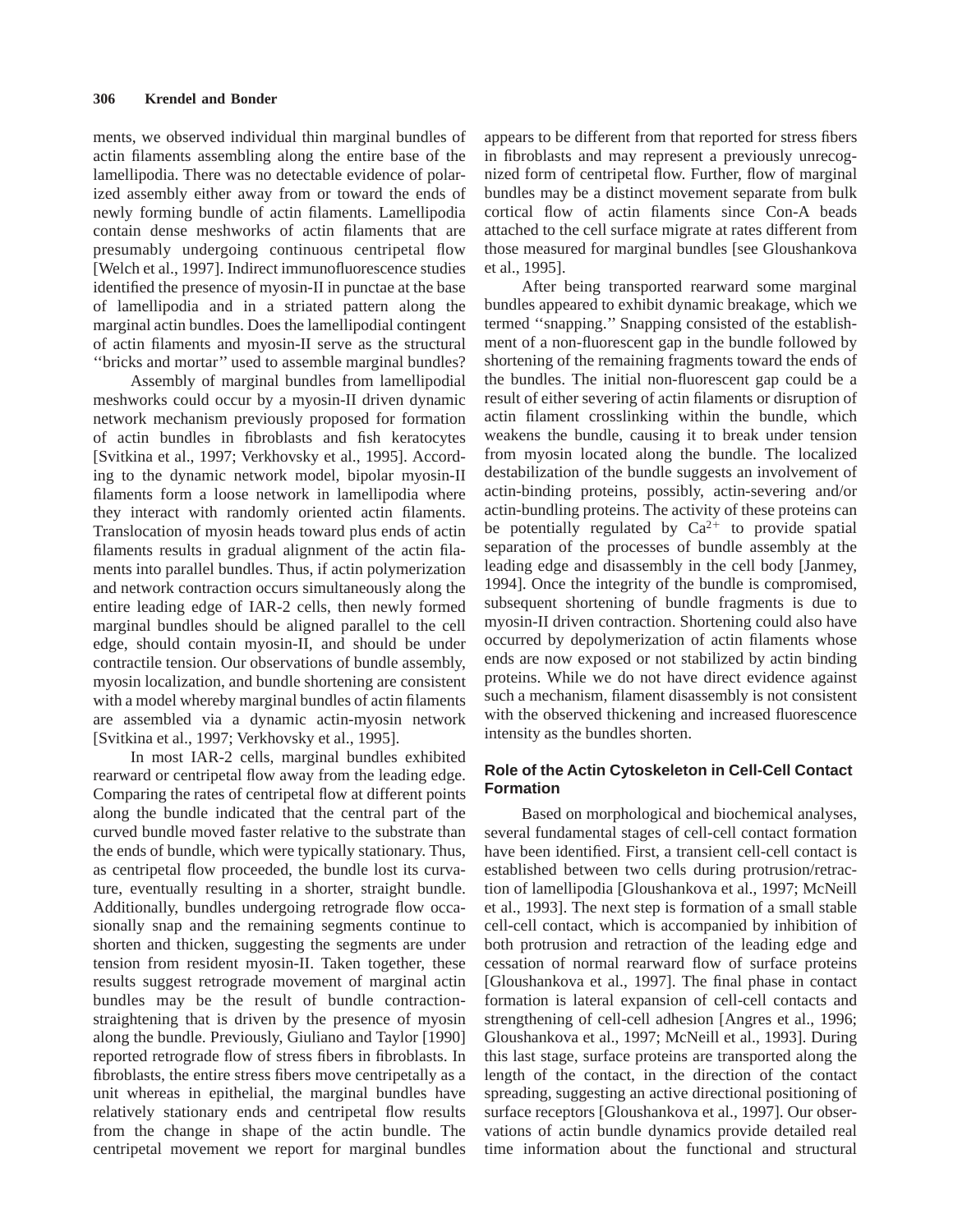modification of the actin cytoskeleton triggered by initiation and maturation of cell-cell contacts, thereby giving insight into the actin-based mechanisms underlying the stages of contact formation.

The present findings support and extend the observations of Smith [1994] who showed that beads attached to the filopodia of cultured neurons could switch their direction of movement from retrograde to anterograde when the filopodia made contact with an adjacent cell. More recently, Suter and colleagues [1998] observed that rearward bulk actin flow in neuronal growth cones is inhibited when immovable substrates became attached to cell surface receptors. During cell-cell contact, cell adhesion molecules present on the surface of the adjacent cell may play the role of such an immovable substrate. Suter et al. [1998] described this activity by the substratecytoskeletal coupling model [Lin and Forscher, 1995; Mitchison and Kirschner, 1988] whereby restraining a bead on the cell surface imparts a tensional force that counterbalances the forces driving retrograde flow of actin. When the counter-tension is of sufficient magnitude, there results a loss of cortical actin flow. In the case of cell-cell contact formation, formation of an initial stable contact provides a restraining force to retrograde actin flow leading to local pooling of adhesion molecules that would normally be swept away by the actin current. Once pooled at the cell's edge, the cadherins would then begin construction of stable contacts associated with actin filaments polymerizing at the leading edge of the cell. Whether the coupling of immobile cell surface molecules with inhibition of retrograde flow of both cortical actin and marginal bundles is purely dependent upon mechanical tension or is also reliant upon other cellular activities such as intracellular signaling remains an important question for future investigation.

Cell-cell contact also induced an approximate twofold increase in the frequency of marginal bundle snapping. Since many bundles were almost completely disassembled over a period of several minutes, this process appears to be a regulated event that is somehow triggered by contact formation. Contact-activated signal transduction is likely to participate in structural reorganization of the cytoskeleton with  $Ca^{2+}$  signaling being a prime candidate, given its importance to myosin contractility and regulation of certain actin binding proteins [Janmey, 1994; Tan et al., 1992]. Although data concerning  $Ca^{2+}$ transients associated with adherens junctions formation are presently not available, at least one member of the classic cadherin family, N-cadherin, is known to be involved in  $Ca^{2+}$ -mediated signaling events [Bixby et al., 1994]. Signal transduction initiating actin reorganization is also likely to involve activity of the Rho family of G-proteins, previously implicated in formation of cellcell contacts and regulation of the actin cytoskeleton [Braga et al., 1997; Brock et al., 1996; Tapon and Hall, 1997].

Subsequent to cessation of centripetal flow and induced disassembly of bundles, lateral actin arcs formed at the cell-cell boundary. The arcs appeared to move or contract simultaneously with the expansion of the cellcell contact. Given the localization of myosin-II to the actin arcs, a likely possibility is that myosin-driven contraction may mediate the movement of the arcs and expansion of the contact. Wound closure by expansion of cell-cell contacts may be analogous to previous ''pursestring models'' of actin- and myosin-driven closure of small circular wounds in epithelial monolayers [Bement et al., 1993].

Another major change in actin organization during cell-cell contact formation in epithelial cells is replacement of marginal actin bundles with circumferential actin belts. It is reasonably clear from our observations that marginal bundles were not transformed into circumferential bundles as has previously been proposed [Yonemura et al., 1995]. The data suggest that as expansion of the cell-cell contact proceeds, new bundles of actin filaments form de novo along the cell-cell boundary. Adams and co-authors [1996] have previously observed assembly of spot-like E-cadherin/catenin/actin complexes in newly formed contacts and concluded that contact spreading occurred by gradual addition of such punctae. In some of our experiments, actin bundles at the cell-cell boundary appeared to assemble from small aggregates of fluorescently labeled actin; however, it is unclear whether these actin spots are the cadherin-associated actin punctae observed by Adams and colleagues [1996]. It is most likely that accumulation of cell adhesion molecules and actin filaments in the contact area is followed by assembly of more structured actin bundles, which eventually form adhesion belts along the cell periphery. This gradual maturation of adherens junctions-actin complexes is in agreement with the observations of gradual, actindependent strengthening of cell-cell adhesion during establishment of contacts by MDCK cells [Angres et al., 1996]. The bundles formed along the cell-cell boundary would then serve as the precursors of circumferential bundles found in association with mature adherens junctions in epithelial monolayers.

Based on our observations of actin dynamics during contact formation, the following model is proposed for the role of the actin cytoskeleton in contact assembly (Fig. 8). Formation of initial cell-cell contacts occurs primarily as a result of protrusive activity at the leading edge of the cell, which is driven by actin filament polymerization and retrograde cortical flow. Clustering of cell adhesion receptors at the site of the initial cell-cell contact alters local tension gradients, triggering inhibition of retrograde flow of both cortical actin and marginal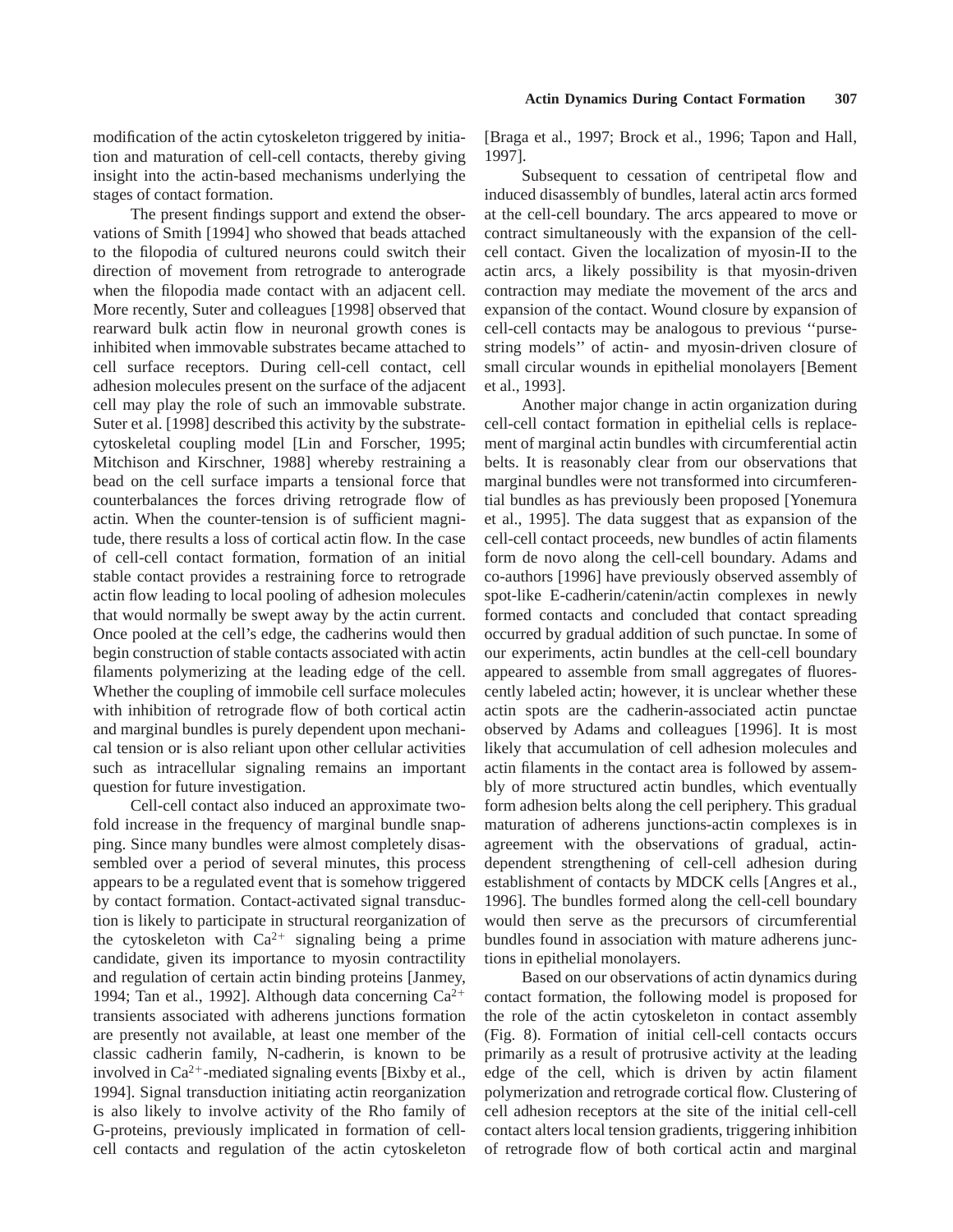

Fig. 8. Actin-dependent mechanism of contact formation in epithelial cells. Prior to contact formation (**a**), the actin cytoskeleton at the leading edge of epithelial cells consists of filament networks in lamellipodia and marginal actin bundles. Marginal actin bundles undergo rearward flow as a result of myosin-dependent contractionstraightening (*thin arrows*). Beads attached to the cell surface (*circles with arrows*) also undergo retrograde transport, however at a rate different from the flow of marginal bundles. Actin polymerization at the leading edge (gray lines) drives lamellipodial protrusion (*large arrows*), which leads to establishment of initial cell-cell contacts (**b**).

actin bundles. The absence of retrograde flow of actin limits retrieval of surface receptors, thereby promoting further accumulation of cell adhesion molecules in the contact zone. Activated surface receptors elicit signaling events leading to disassembly of marginal actin bundles and formation of actin arcs at the edges of the contact. Myosin-II mediated tension along the lateral arcs of actin results in spreading of the contact while simultaneously aligning newly assembled bundles of actin along the contacting edge. The bundles at the site of contact become associated with adherens junction components, thereby strengthening the contact. Thus, formation of stable intercellular contacts by epithelial cells is dependent upon the coordinated activities of actin filament bundles, myosin-II, and cell adhesion proteins.

#### **ACKNOWLEDGMENTS**

We graciously acknowledge the assistance, discussion, and support of our lab colleagues, Volodia Sirotkin and Tim Mure. Very special thanks are extended to Jury Vasiliev and Natasha Gloushankova for their boundless energy, encouragement, and insight into the world of epithelial cells. Additionally, we thank Doug Fishkind for discussions about the use of fluorescent phalloidin to follow actin filament dynamics. This work was partially done during the tenure of a predoctoral fellowship award from the American Heart Association, NJ Affiliate, Inc., to M.K. and is being submitted to the Graduate Faculty of Rutgers University in partial fulfillment of the requirements for the degree of Doctor of Philosophy. This work

Clustering of cell adhesion receptors such as E-cadherin at the site of the initial contact (*crosses*) leads to reorientation of tension forces in contacting cells, which results in inhibition of rearward flow. Formation of an initial cell-cell contact also triggers assembly of actin arcs (*dashed lines*) at the edges of the contact. During contact spreading (**c**) tension produced by actin arcs results in lateral expansion of the contact (*big arrows*) and lateral bead translocation. Marginal actin bundles disassemble and contract toward the edges of the contact while new actin bundles assembled at the site of the contact (*stippled lines*) serve to strengthen cell-cell adhesion.

was supported by a grant from the Charles and Johanna Busch Memorial Fund to E.B.

## **NOTE ADDED IN PROOF**

Avi movies corresponding to Figures 2 and 4 can be viewed at the following website: http://biology-newark. rutgers.edu/cellbio/

#### **REFERENCES**

- Adams CL, Nelson WJ. 1998. Cytomechanics of cadherin-mediated cell-cell adhesion. Curr Opin Cell Biol 10:572–577.
- Adams CL, Nelson WJ, Smith SJ. 1996. Quantitative analysis of cadherin-catenin-actin reorganization during development of cell-cell adhesion. J Cell Biol 135:1899–1911.
- Angres B, Barth A, Nelson WJ. 1996. Mechanism for transition from initial to stable cell-cell adhesion: kinetic analysis of E-cadherinmediated adhesion using a quantitative adhesion assay. J Cell Biol 134:549–557.
- Bement WM, Forscher P, Mooseker MS. 1993. A novel cytoskeletal structure involved in purse string wound closure and cell polarity maintenance. J Cell Biol 121:565–578.
- Bixby JL, Grunwald GB, Bookman RJ. 1994. Ca2+ influx and neurite growth in response to purified N-cadherin and laminin. J Cell Biol 127:1461–1475.
- Braga VM, Machesky LM, Hall A, Hotchin NA. 1997. The small GTPases Rho and Rac are required for the establishment of cadherin-dependent cell-cell contacts. J Cell Biol 137:1421– 1431.
- Brock J, Midwinter K, Lewis J, Martin P. 1996. Healing of incisional wounds in the embryonic chick wing bud: characterization of the actin purse-string and demonstration of a requirement for Rho activation. J Cell Biol 135:1097–1107.